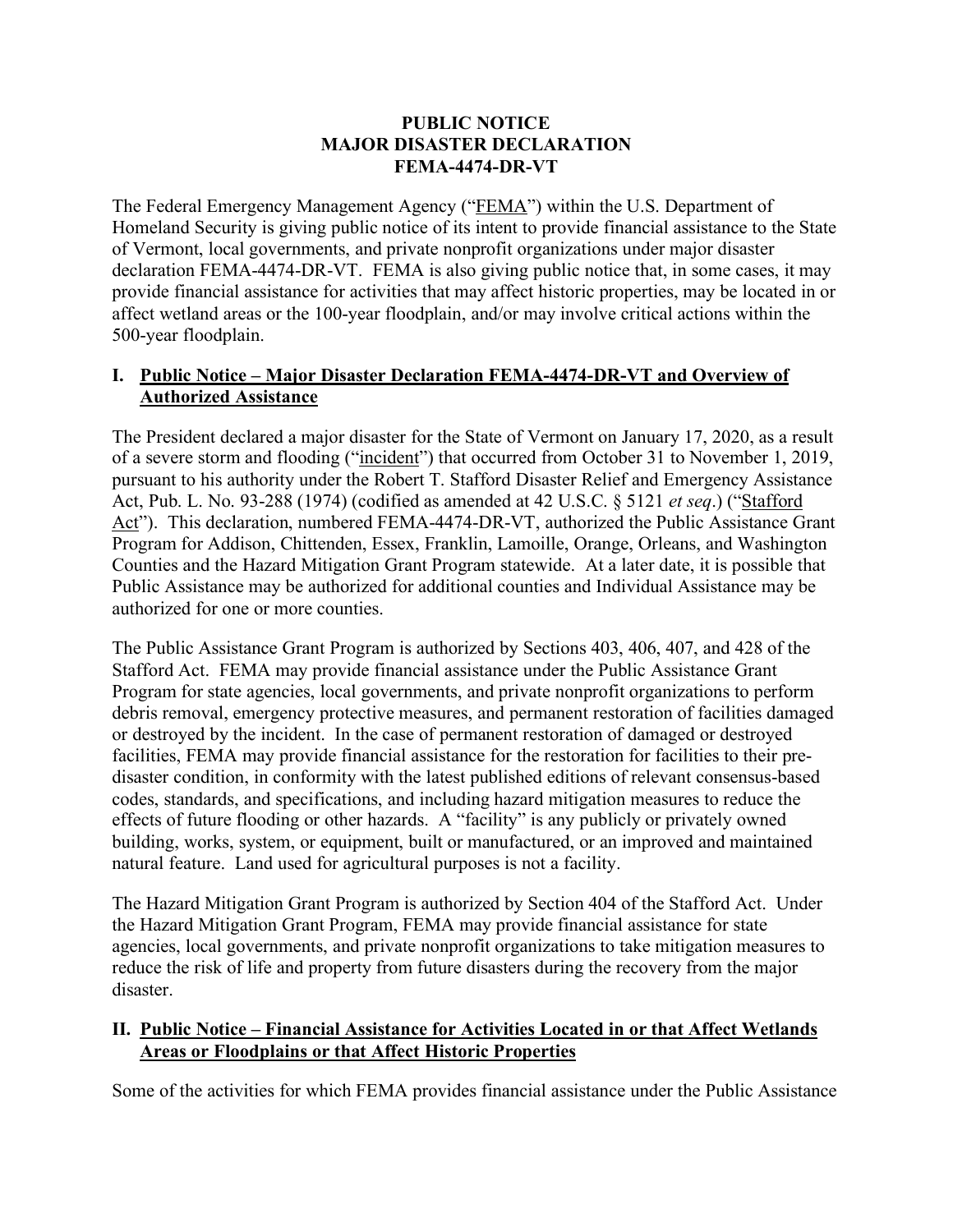#### **Public Notice** Major Disaster Declaration FEMA-4474-DR-VT

and Hazard Mitigation Grant Programs may affect historic properties, may be located in or affect wetland areas or the 100-year floodplain, and/or may involve critical actions within the 500-year floodplain. In those cases, FEMA must comply with Executive Order 11988, *Floodplain Management*; Executive Order 11990, *Protection of Wetlands*; the National Historic Preservation Act of 1966, Pub. L. No. 89-655 (1966) (codified as amended at 54 U.S.C. § 300101 *et seq*.) ("NHPA"); and the implementing regulations at 44 C.F.R. pt. 9 (*Floodplain Management and Protection of Wetlands*) and 36 C.F.R. pt. 800 (*Protection of Historic Properties*). The executive orders, NHPA, and/or regulations require FEMA to provide public notice for certain activities as part of approving the award of financial assistance for specific Public Assistance and Hazard Mitigation Grant Program projects.

## **A. Federal Actions in or Affecting Floodplains and Wetlands**

Executive Orders 11988 and 11990 require that all federal actions (including federal awards of financial assistance) in or affecting the floodplain or wetlands be reviewed for alternatives to avoid adverse effects and incompatible developments in those areas. The regulations at 44 C.F.R. pt. 9 set forth the FEMA policy, procedure, and responsibilities for implementing the Executive Orders. Certain actions are totally excluded from being covered by 44 C.F.R. pt. 9, such as emergency protective measures necessary to save lives and protect property and public health.

For those actions not excluded from 44 C.F.R. pt. 9, FEMA will identify and evaluate practicable alternatives to carrying out a proposed action in the wetlands or floodplain and use social, economic, historical, environmental, legal, and safety factors when analyzing the practicability of the alternatives. Where there is no practicable alternative, FEMA will undertake a detailed review to determine what measures can be taken to minimize potential harm to lives and risk from flooding, the potential adverse impacts the action may have on others, and the potential adverse impact the action may have on floodplain and wetland values. The public is invited to participate in the process of identifying alternatives and analyzing their impacts.

FEMA has determined that there are normally no practicable alternatives outside the floodplain or wetlands for restoration of certain damaged facilities and structures for which FEMA is providing financial assistance under the Public Assistance Grant Program. These include Public Assistance projects for the replacement of building contents, materials, and equipment and projects for the restoration of facilities or structures that meet all of the following:

- 1. The FEMA estimated cost of repairs is less than 50% of the estimated replacement cost of the entire facility or structure and is less than \$100,000.
- 2. The facility or structure is not located in a floodway or coastal high hazard area.
- 3. The facility or structure has not sustained structural damage from flooding in a previous Stafford Act major disaster or emergency.
- 4. The facility or structure has not sustained structural damage on which a flood insurance claim has been paid.